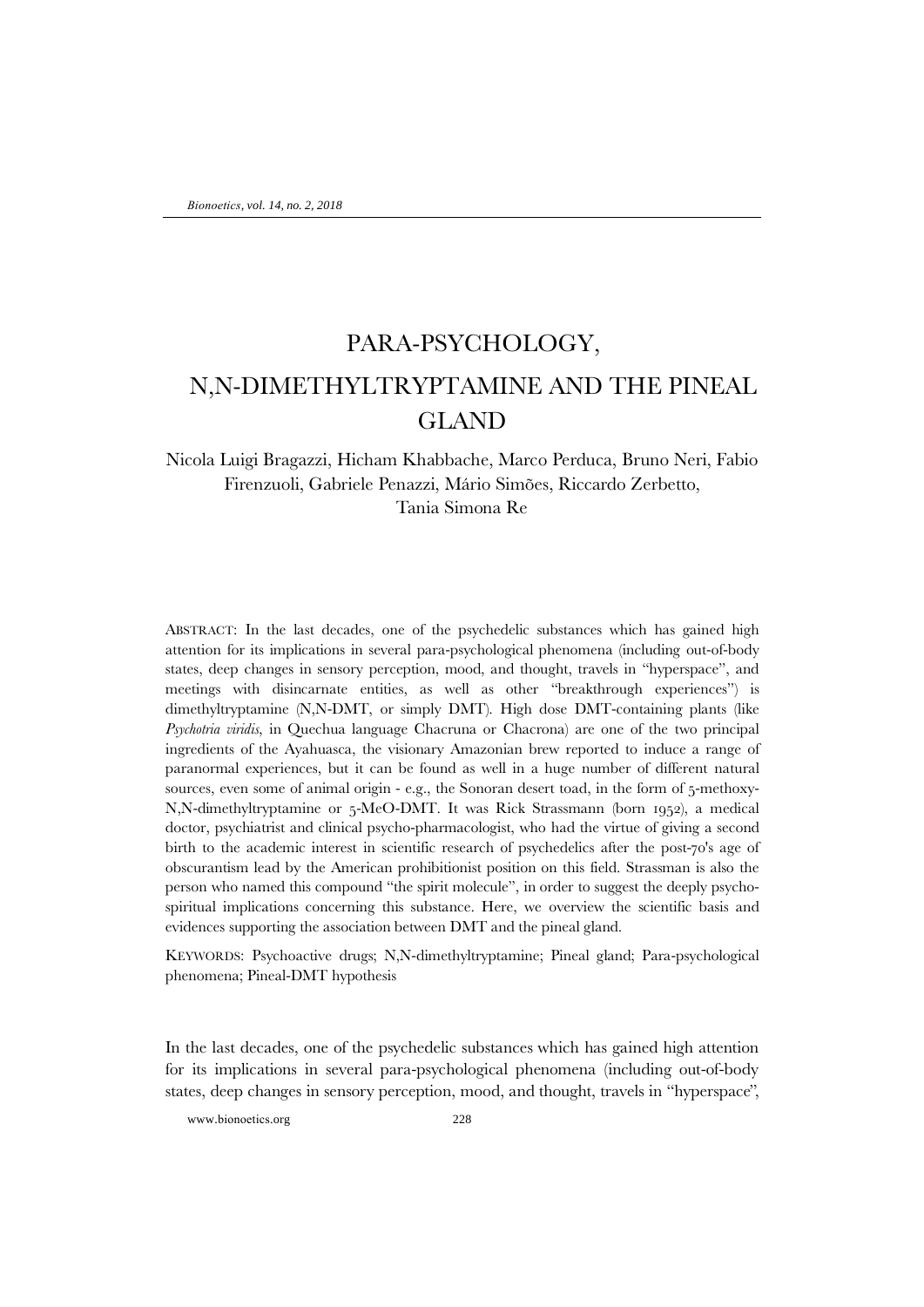and meetings with disincarnate entities, as well as other "breakthrough experiences") is dimethyltryptamine (N,N-DMT, or simply DMT) (Fantegrossi et al., 2008; Nichols, 2016; St John, 2018).

High dose DMT-containing plants (like *Psychotria viridis*, in Quechua language Chacruna or Chacrona) are one of the two principal ingredients of the Ayahuasca, the visionary Amazonian brew reported to induce a range of paranormal experiences, but it can be found as well in a huge number of different natural sources, even some of animal origin - e.g., the Sonoran desert toad, in the form of 5-methoxy-N,Ndimethyltryptamine or 5-MeO-DMT (Orsolini et al., 2018; Rudgley, 2000; St John, 2015; St John, 2018).

The psychedelic alchemist Alexander Shulgin devotes an entire chapter to DMT (Shulgin & Shulgin, 1997): "Tryptamines I Have Known and Loved". He entitles this chapter "DMT Is Everywhere" and maintains that: "*DMT is ... in this flower here, in that tree over there, and in yonder animal. [It] is, most simply, almost everywhere you choose to look*". Indeed, it is getting to the point where one should report where DMT is not found, rather than where it is, as declared by Strassman (2001).

The first scientific studies on the psychotropic effects of N,N-Dimethyltryptamine (DMT) began to be carried out in the mid-1950s. These studies were conducted by the Hungarian psychiatrist and chemist Stephen Szára (born 1923), who became the first person to discover and recognize the psychedelic/entheogenic properties of DMT when he injected it into himself, and his subsequent research would divulge DMT's properties to the rest of the world.

But it was Rick Strassmann (born 1952), a medical doctor, psychiatrist and clinical psycho-pharmacologist, who had the virtue of giving a second birth to the academic interest in scientific research of psychedelics after the post-70's age of obscurantism lead by the American prohibitionist position on this field. Strassman is also the person who named this compound "*the spirit molecule*", in order to suggest the deeply psycho-spiritual implications concerning this substance (Bragazzi et al., 2018).

After a body of extensive researches investigating the effects of administering intravenous injections of DMT carried out with a (neuro-)phenomenological lens, Strassman reached the conclusion that the altered states of consciousness induced by this drug could be compared to the highly mystical experiences which can lead to "spiritual realms". "*Such a substance may lead us to an acceptance of the coexistence of opposites, such as life and death, good and evil; a knowledge that consciousness continues after death; a deep understanding of the basic unity of all phenomena; and a sense of wisdom or love pervading all existence*" (Strassman, 2001).

He also aptly noted that the near-death experience (NDE) can be characterized by psychedelic and mystical qualities, and that the DMT experience often shares the same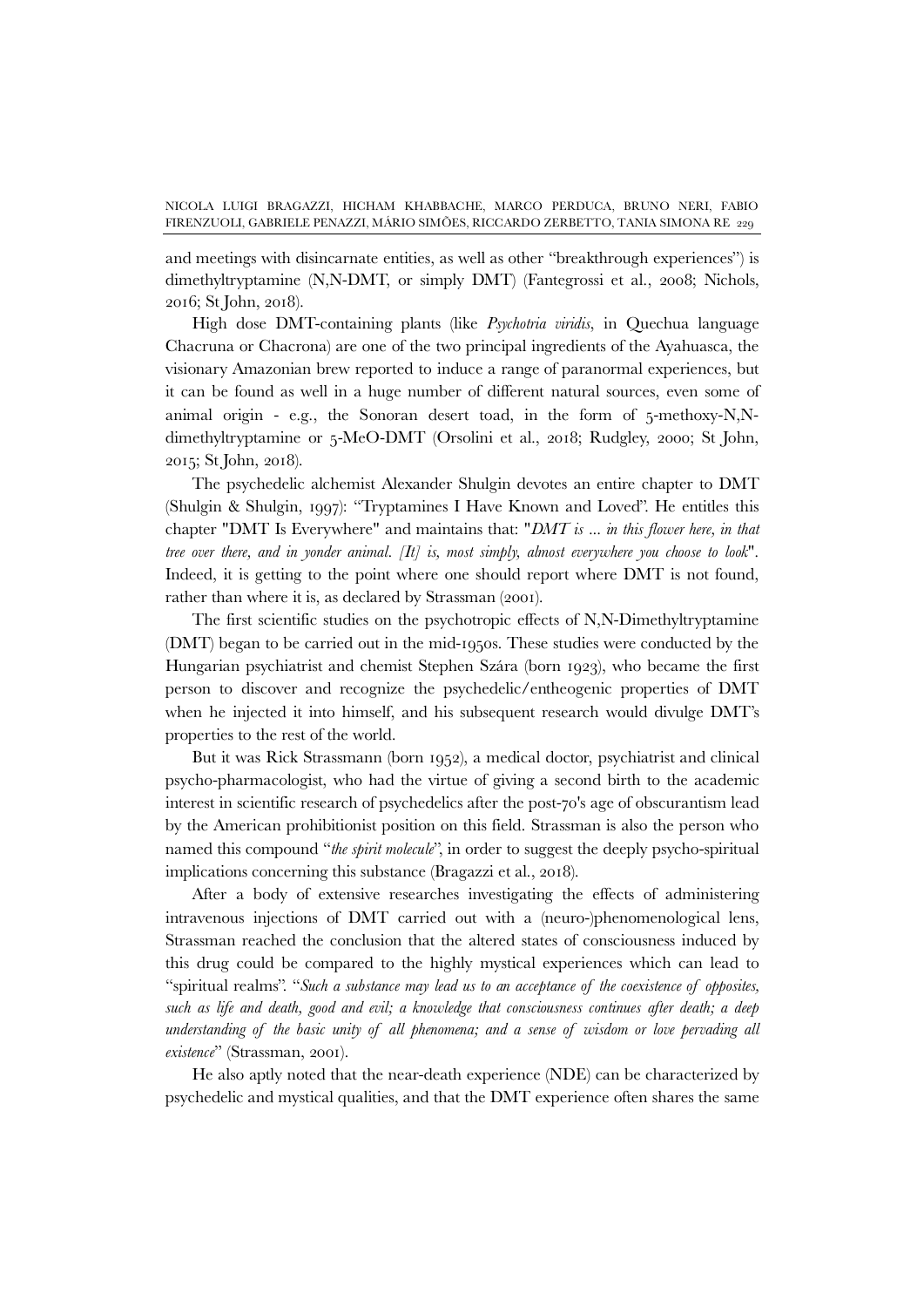BIONOETICS 230

features as the NDE. Many of the participants in his DMT studies, indeed, reported contacts with sentient and disincarnate beings during the experience, often described as elves, spirits, aliens or other extra-dimensional creatures (Krippner & Friedman, 2009; Strassman, 2001). Such prevalent encounter experiences with DMT use (Luke, 2011; Luke, 2012) are seemingly so unique and reliable (e.g., Meyer, 1994; St John, 2015; Winkelman, 1992; Winkelman, 2018) and have been popularly dubbed as the "selftransforming machine elves" (McKenna, 1991). In the last years, the features of this apparently "tangible reality" has been hotly debated by other DMT-experience researchers (Carpenter, 2006; Kent, 2005; Kent, 2010; Luke, 2012; Pickover, 2005).

In particular, Strassman (2001) has suggested that fluctuations in endogenous DMT levels could be also responsible for the frequent reports of alien abduction, "*which share the newfound fearlessness of death and visions of energy tunnels, or cylinders of light, in common with DMT experiences*" (Krippner & Friedman, 2009).

But which are the characteristics of this powerful molecule? According to Strassman's opinion (2001), DMT can be considered as the simplest of the tryptamine psychedelics. From a molecular standpoint, it is closely related to serotonin, the neurotransmitter that psychedelics affect so widely. Its pharmacology is similar to that of other well-known psychedelics, as far as it affects receptor sites for serotonin in much the same way that other substances such as lysergic acid diethylamide (LSD), psilocybin, and mescaline do. The serotonin receptors are widespread throughout the human body and can be found in various tissues and organs, including blood vessels, muscle, glands, and skin (Szabo, 2015). For such a simple and widespread molecule, DMT has done a remarkably good job in the promotion of a huge body of research, stimulating debates and evoking suggestions among scientists (Dubay, 2012).

In 1965, a research team from Germany published a paper in the prestigious journal "*Nature*" announcing the isolation of DMT from human blood and urine (Franzen & Gross, 1965). In 1972 the Nobel-prize winning scientist Julius Axelrod (1912- 2004) reported finding it in human brain tissue (Saavedra & Axelrod, 1972). Additional research has shown that DMT could also be found in the cerebrospinal fluid bathing the brain (Barker et al., 2012; Smythies et al., 1979).

Jacob & Presti (2005) also noted that DMT is virtually unique among the various endogenous neuro-transmitters and neuro-hormones in that it is a molecule small enough to have blood-brain barrier permeability (Krippner & Friedman, 2009).

The pineal gland is often claimed to be the human body's DMT factory, and Strassman (2001) has popularized the notion that the brain releases large amounts of this compound when we dream and during death, thus explaining the visions we may experience when we sleep and, supposedly, when we enter the white light (Kraehenmann, 2017).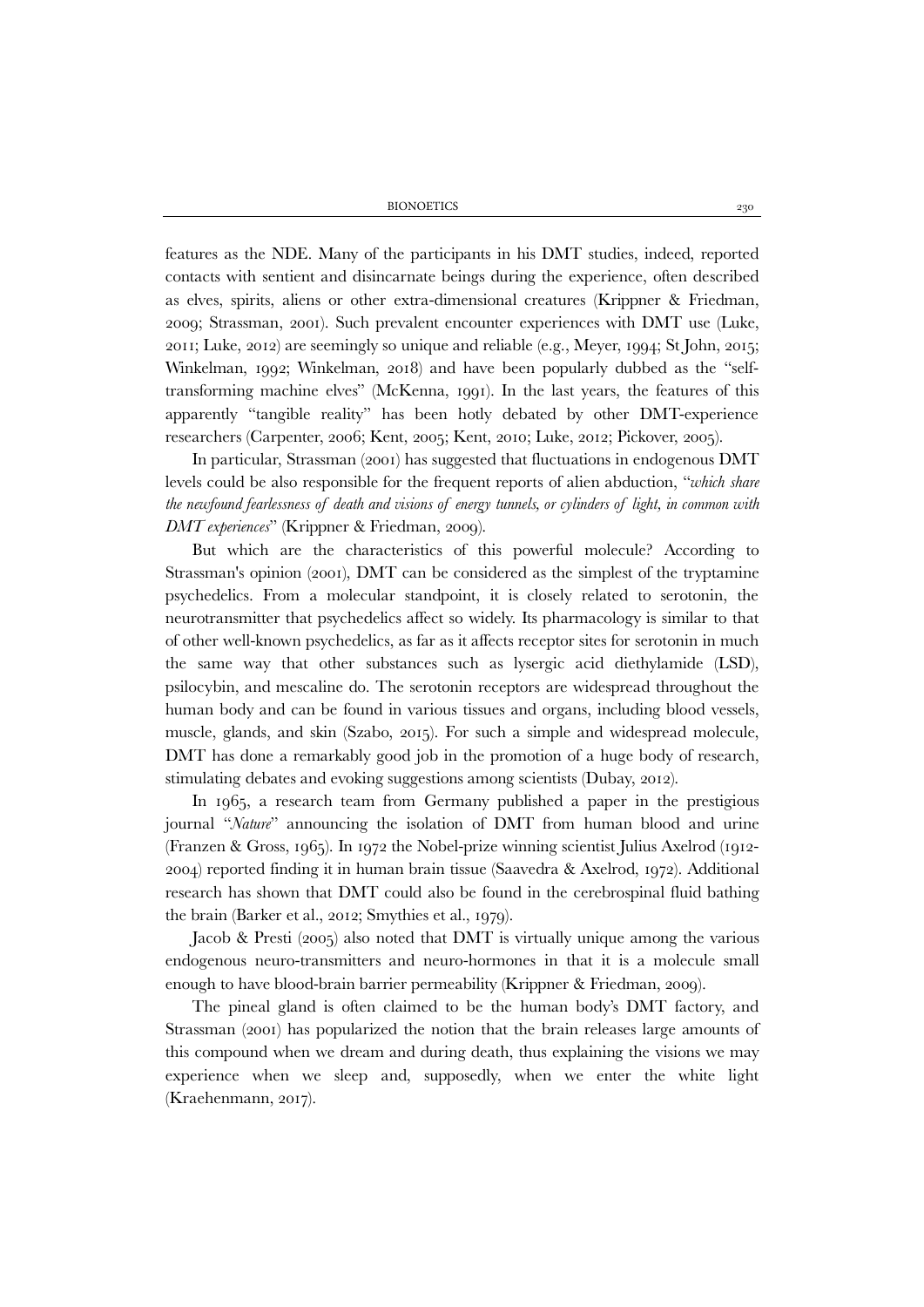According to Strassman (2001), although tissues and organs like the lungs, liver, blood, and eyes all have the enzymes and the biochemical machinery necessary to convert tryptamine to DMT, the pineal gland is particularly rich in them and also has a high amount of serotonin ready to convert to tryptamine: the so-called pineal-DMT hypothesis (Cardeña et al., 2015). Strassman (2001) has further speculated that the pineal gland might continue to produce *post-mortem* DMT for a few hours.

Recently, Dr Ede Frecska, Chairman of Psychiatry at the Faculty of Medicine of the University of Debrecen, Hungary, has discovered that DMT can bind to the sigma-1 receptor  $(\sigma_1R)$ , a trans-membrane protein which can be commonly found throughout the body and, especially, in some regions of the central nervous system. This receptor plays a key role in protecting cells from apoptosis when oxygen concentration is critically low (in other words, in condition of hypoxia), making room for the fascinating argument that DMT may indeed be produced and released in large quantities during death in a last-gasp attempt to maintain human cells alive (Szabo et al., 2016).

Following this path it is tempting to speculate that this sudden surge of DMT production and release may provoke the mystical experiences and encounters on the border between life and death that are often reported during NDE or death-rebirth experiences (Cardeña et al., 2015).

Moreover, adding to this body of scientific evidences already produced, in 2013, DMT has been found in the pineal gland of rats, further corroborating the hypothesis of the "third eye" as endogenous source of DMT (Barker et al., 2013). However, we are yet to uncover any evidence of DMT actually being produced in the pineal gland of humans (Nichols, 2018).

Leaving aside for a while DMT, the pineal gland is considered central in several religious and mystical practices all over the world, and has played a major role in the theories of Galen (circa 130-210 CE) and René Descartes (1596–1650) (López-Muñoz & Alamo, 2011).

Recently, Roney-Dougal (1989; 1991; 2001) has suggested that the pineal gland and its neurochemistry and neuro-anatomy may be of crucial importance in the occurrence of the so-called "*psi phenomena*" (Rogo, 1975; Rogo, 1976) and points to the association made by *yogis* between the pineal gland and the *ajna chakra*, the *yogic* psychic center that controls psi-experiences in those with awakened *kundalini* (Luke, 2012; Miller, 1978; Satyananda, 1972).

As brilliantly reviewed by David Luke (2012) it is possible that pineal gland activity can be stimulated by certain esoteric *yogic* practices, such as *kechari*, which involves pressing the tongue into the far rear roof of the mouth in order to stimulate the production of *amrit*, a *yogic* nectar that reputedly causes DMT-like and mystical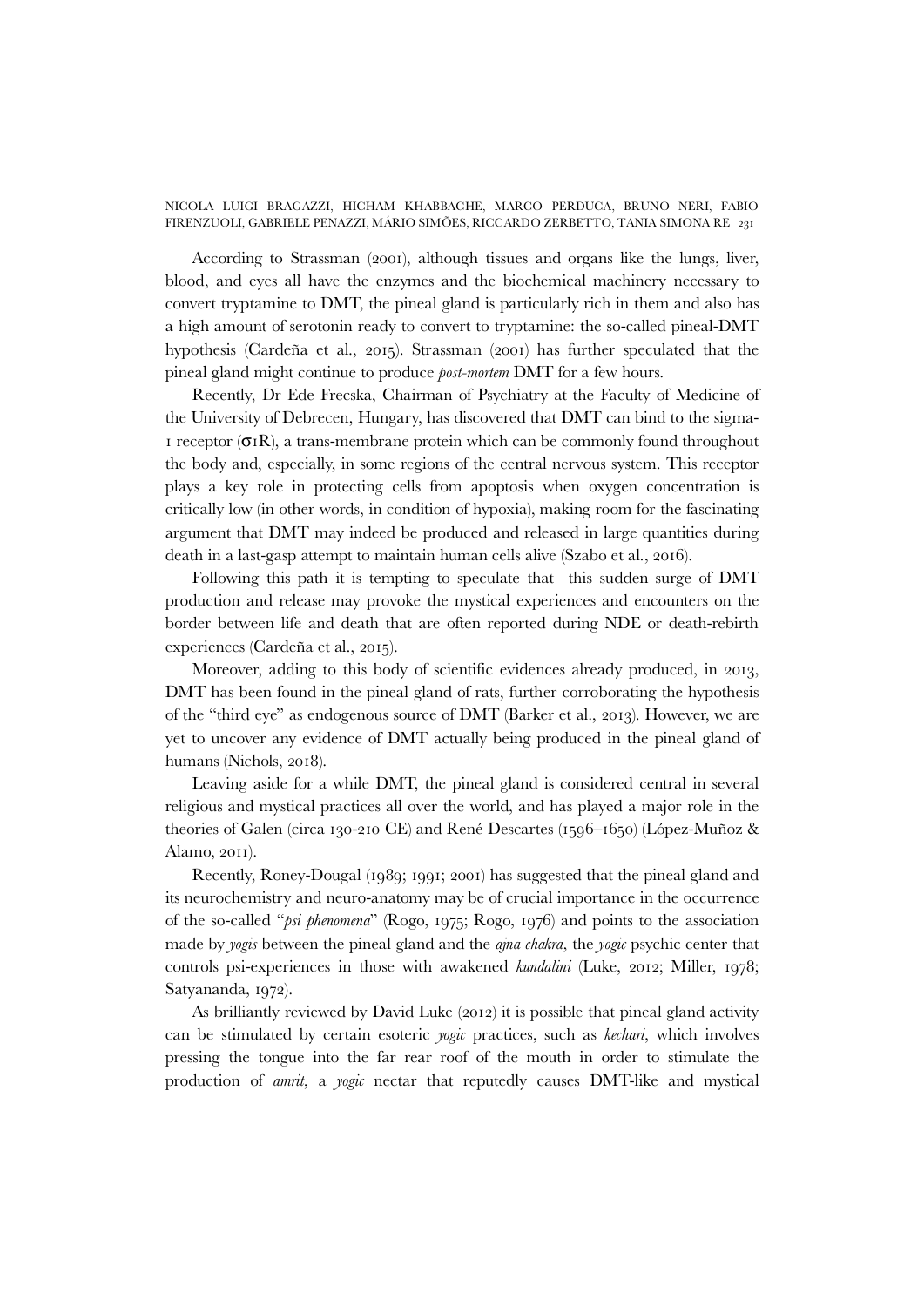ecstasies, which is supposedly secreted in the brain following prolonged, expert practice (Motoyama, 2001; Satyananda, 1996).

Some support for this speculation comes from Strassman's observation (2001) that, from an embryological point of view, the pineal gland is formed *in utero* from the tissue of the roof of the mouth rather than in the brain, and, later, during the different steps of human development, migrates to its unique ventricle position just outside the bloodbrain barrier, directly above a critical cerebrospinal fluid byway (Kaur & Ling, 2017; Luke, 2012). This seems to suggest that pineal stimulation *via* the roof of the mouth may be possible (Luke, 2012).

Furthermore, manifestation of very specific body vibrations said to be the classic *kundalini* symptoms (*kundalini* is a form of primal energy located at the base of the spine) are supposedly quite reliably induced with substances such as DPT (N,Ndipropyltryptamine) and 4-Acetoxy-DIPT (N,N-diisopropyl4-acetoxy-tryptamine), which are even more obscure psychedelic tryptamines than DMT (Cardeña et al., 2015), but, at the molecular level, close relatives of it (Toad, 1999a; Toad, 1999b).

On the study of pineal gland activity between a correct, rigorous scientific method and a mystical and theological attitude, the work of the Italian doctor Paolo Lissoni, oncologist and a pioneer in the psycho-neuro-endocrino-immunology (PNEI) approach to medicine is really precious and fundamental (Lissoni, 1999).

According to a recent work (Lissoni et al, 2001) one of the main advances in the knowledge of the neuro-chemical mediation of the psycho-spiritual life was the discovery of the fundamental role of the pineal gland in the regulation of the immune system, namely the anti-cancer immunity, in relation to both psychological/spiritual status and universal environmental information through the light/dark circadian release of various indole neuro-hormones (Brzezinski, 1997; Duffy & Czeisler, 2009; Lissoni, 1999).

In Lissoni's mystical vision of Man as image of the triune God in his biochemical, psychological and spiritual nature, the pineal gland can be considered as the physical/neuro-anatomic bridge between these multi-dimensional aspects (Lissoni, 1999; Lissoni et al., 2001).

Going further with his strongly spiritual view of the healing process, Lissoni found that the different neuro-hormones produced by the pineal gland could help oncologic patients to restore the natural immune-biological resistance against tumor growth, through the regularization of the rhythm of production of four main pineal indoles produced and released at very specific time-points: namely, i) 5-methoxytryptophol (5- MLT) at midday, ii) 5-methoxytryptamine (5-MT) at sunset, iii) melatonin (MLT) during the night, and iv) 5-methoxy-3-indole acetic acid (5-MIAA) on the early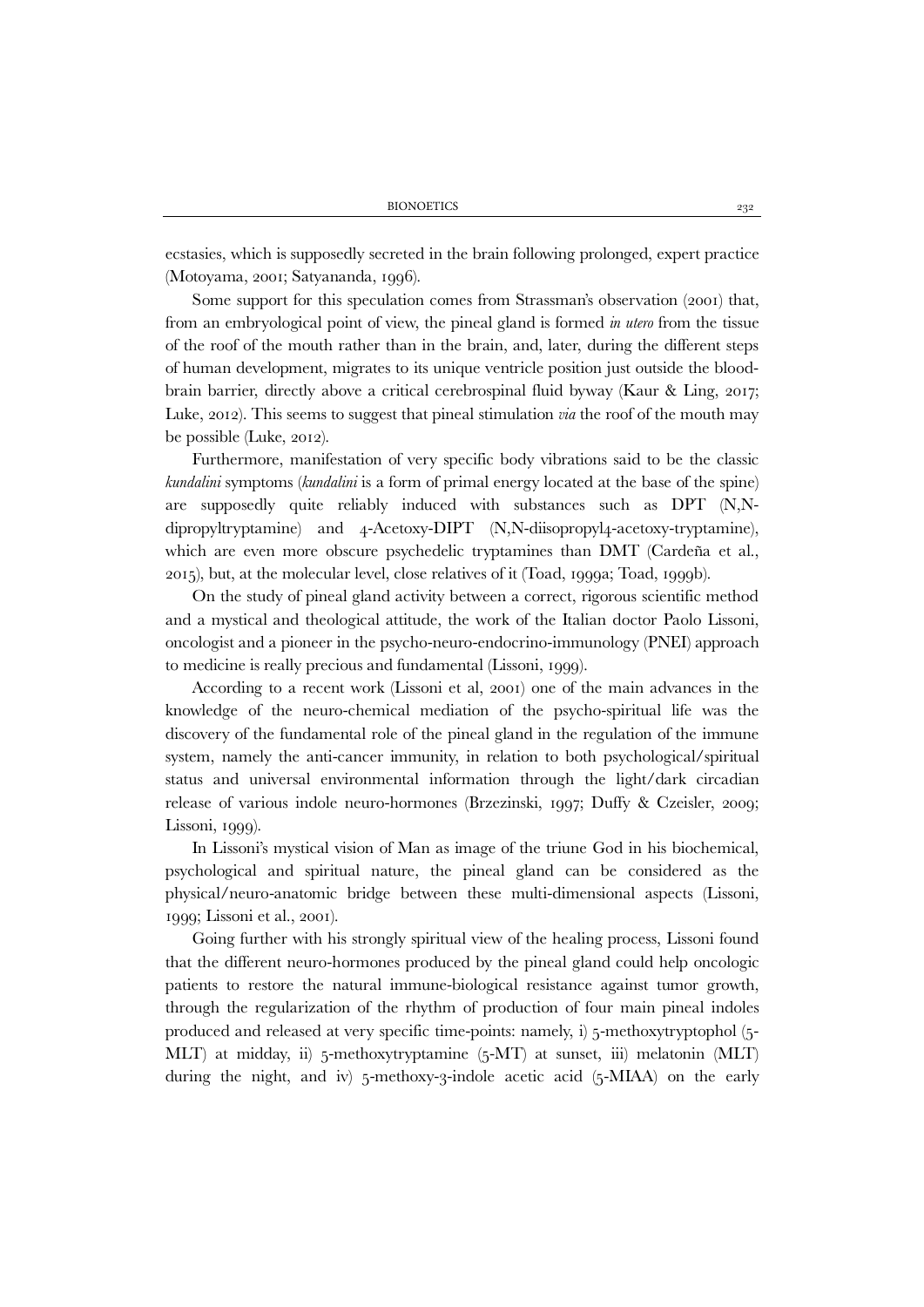morning.

This finely tuned regularization is able to help the patient to reconnect to his spiritual dimension in order to heal from his disease. In Lissoni's words (1999), the apical hierarchy of the pineal gland in the human psychobiology is proven by the fact that it represents the only structure of the human body being able to transduce the light and the magnetism of the universe in a biological/biochemical response, modulating the functionality of the organism in full harmony with the surrounding environment (Lissoni, 1999).

It is following this suggestive image that the Authors (Lissoni et al., 2001) start their personal considerations on the bio-informative and vibrational properties of the human nervous system, still far from an exhaustive and concrete scientific explanation, with the aim to plant speculative seeds that maybe in the future will flourish in a discussion based on some concrete experimental results.

The earliest evidence for the existence of "deep encephalic photoreceptors" was provided in the first half of the last century. Young (1935) described that blinded and pinealectomised larval lampreys can surprisingly react to illumination of the head, a result that may be explained by the presence of some photosensitive brain areas (Vigh et al., 2002).

According to the comprehensive review of Vigh and colleagues (2002) which compares data collected from different hundred papers on non-visual photoreceptors studied in different animal species, humans included, the pineal organs (mainly called pineal "glands") represent a differentiated form of encephalic photoreceptors.

Extra-cranial pineal organs of sub-mammalians are cone-dominated photoreceptors sensitive to different wavelengths of light, while intracranial pineal organs predominantly contain rod-like photoreceptor cells and thus scotopic light receptors. In spite of expressing photo-transduction cascade molecules and forming outer segment-like *cilia* in some species, the mammalian pineal can be considered as a light-insensitive organ.

This hypothesis is supported by the evidence that blind humans with some degree of light perception mainly have normally entrained circadian rhythms, whilst, on the contrary, individuals without a conscious light perception are more likely to suffer from disturbed circadian rhythms. Light-induced suppression of melatonin level in human is intensity- and wavelength-dependent (Souman et al., 2018). In contrast to extra-ocular light, ocular light exposure is able to suppress the night-time level of melatonin (Thapan et al., 2001; Zeitzer et al., 1997). Furthermore, bilaterally enucleated patients show free-running melatonin rhythms, and, as such, ocular light appears to be the major determinant of circadian rhythm in adult subjects (Skene et al., 1999).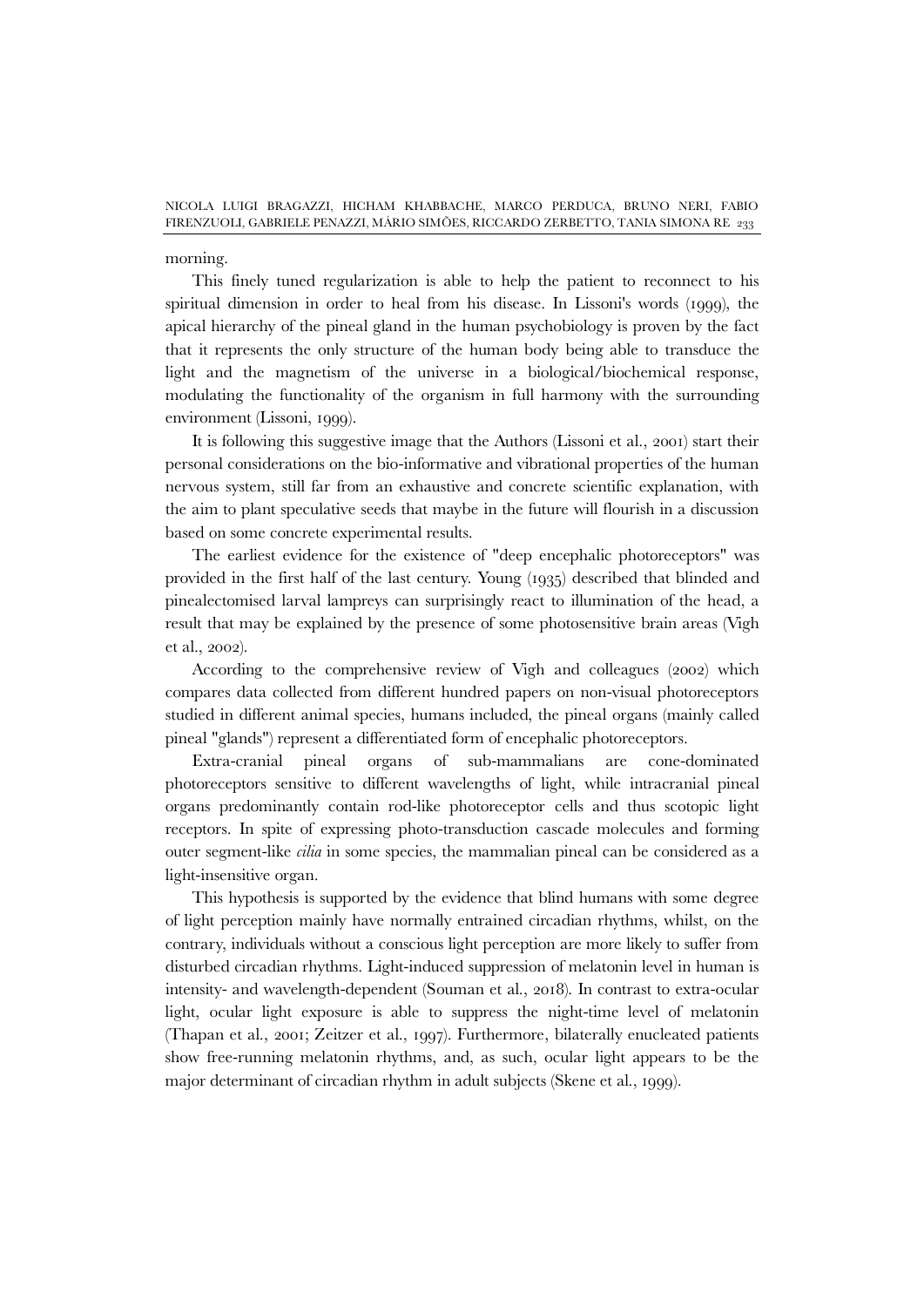BIONOETICS 234

However, the identity and the precise function of these deep brain photoreceptors still remain a mystery to uncover (Nichols, 2018; Peirson et al., 2009). It has been suggested that non-visual photoreception may influence developmental processes in mammals (Rao et al., 2013), and there are findings suggesting that in mammals, melanopsin (a family of light-sensitive proteins) expressing cells are primarily located at the level of the retina, but have been able to maintain their functional connection with neuro-endocrine cells for the control of mood, as melanopsin gene variants and polymorphisms correlate to increased risk of developing seasonal affective disorder (SAD) (Roecklein et al., 2013).

This connection may be related to the existence of an ancestral state where deep brain photoreceptors were closely associated with neuro-hormonal systems (Fernandes et al., 2013; Macchi & Bruce, 2004). Futher research on this direction is needed in order to better understand the properties of tryptamines like DMT and their biophysical effects and implications on human perception and brain communication.

Nicola Luigi Bragazzi<sup>1,2,3,4,5</sup>, Hicham Khabbache<sup>4</sup>, Marco Perduca<sup>6</sup>, Bruno Neri<sup>7</sup>, Fabio Firenzuoli<sup>8</sup>, Gabriele Penazzi<sup>9</sup>, Mário Simões'<sup>o</sup>, Riccardo Zerbetto<sup>5</sup>, Tania Simona Re<sup>3,5,8</sup> 1 Postgraduate School of Public Health, Department of Health Sciences (DISSAL), University of Genoa, Genoa, Italy 2 Section of History of Medicine and Ethics, Department of Health Sciences (DISSAL), University of Genoa, Genoa, Italy<br>3I INESCO Chair "Heelth Anthropelegy, Biograhera and Heeling Systems", Copea, Italy UNESCO Chair "Health Anthropology, Biosphere and Healing Systems", Genoa, Italy 4 Faculty of Literature and Humanistic Studies, Sidi Mohamed Ben Abdellah University, Fez, Morocco 5 Gestalt Research Center - CSTG, Milan, Italy <sup>6</sup>Associazione Luca Coscioni, Rome, Italy <sup>6</sup>Associazione Luca Coscioni, Rome, Italy<br>Engineering Department, Radio-Frequency & Microwave Integrated Circuits Laboratory (RFLab), University of Pisa, Pisa, Italy <sup>8</sup>Referring Center for Phytotherapy, Tuscany Region Careggi, University Hospital, Florence, Italy 9 Department of Psychology, University of Trento, Trento, Italy <sup>10</sup> Medical Faculty, University of Lisboa, Lisboa, Portugal Corresponding Author. Dr. Tania Simona Re email: tania.re77@gmail.com

## **REFERENCES**

Barker, S.A., Borjigin, J., Lomnicka, I., & Strassman, R. (2013). LC/MS/MS analysis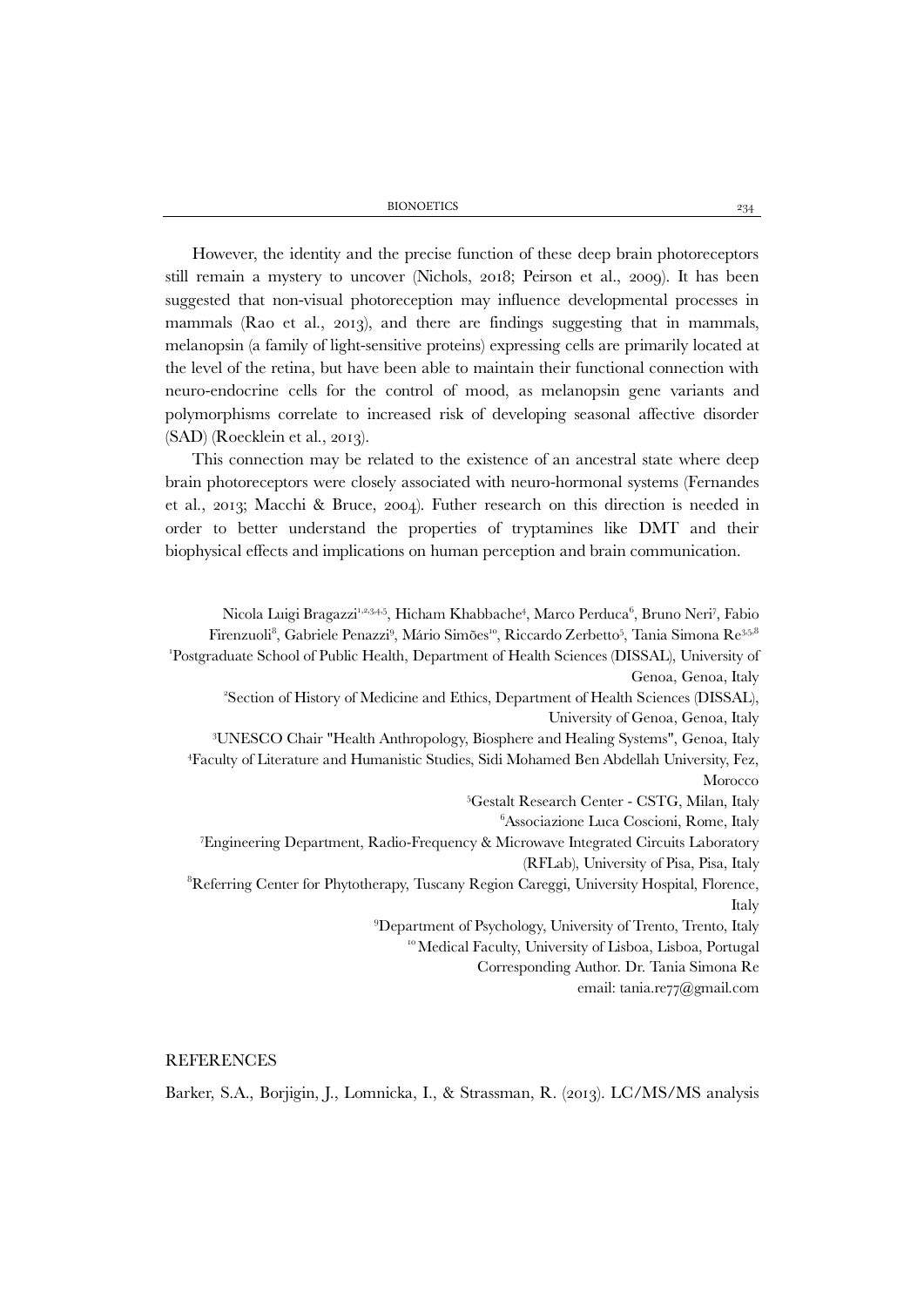of the endogenous dimethyltryptamine hallucinogens, their precursors, and major metabolites in rat pineal gland microdialysate. *Biomed Chromatogr, 7(12)*, 1690-700.

- Barker, S. A., McIlhenny, E. H., & Strassman, R. (2012). A critical review of reports of endogenous psychedelic N, N-dimethyltryptamines in humans: 1955-2010. *Drug Test Anal, 4(7-8)*, 617-35.
- Bragazzi, N. L., Khabbache, H., Vecchio, I, Martini, M., Perduca, M., Zerbetto, R, & Re, T. S. (2018). Ancient shamanism and modern psychotherapy: from anthropology to evidence-based psychedelic medicine. *Cosmos and History: The Journal of Natural and Social Philosophy*, 14(1), 142-152.
- Brzezinski, A. (1997). Melatonin in humans. *N Engl J Med, 336(3)*, 186-95.
- Cardeña, E., Palmer, J., & Marcusson-Clavertz, D. (2015). *Parapsychology: A Handbook for the 21st Century*. McFarland.
- Carpenter, D. (2006). *A psychonaut's guide to the invisible landscape: The topography of the psychedelic experience*. Rochester, VT: Park Street Press.
- Dubay, E. (2014). *Spiritual Science*. Lulu Press, Inc.
- Duffy, J. F., & Czeisler, C. A. (2009). Effect of Light on Human Circadian Physiology. *Sleep Med Clin, 4(2)*, 165-177.
- Fantegrossi, W. E., Murnane, K. S., & Reissig, C. J. (2008). The behavioral pharmacology of hallucinogens. *Biochem Pharmacol, 75(1)*, 17-33.
- Fernandes, A.. M, Fero, K., Driever, W., & Burgess, H. A. (2013). Enlightening the brain: Linking deep brain photoreception with behavior and physiology. *Bioessays, 35(9)*, 775-9.
- Franzen, F., & Gross, H. (1965). Tryptamine, N,N-dimethyltryptamine, N,N-dimethyl-5-hydroxytryptamine and 5-methoxytryptamine in human blood and urine. *Nature*, 1965.
- Jacob, M. S., & Presti, D. E. (2005). Endogenous psychoactive tryptamines reconsidered: An anxiolytic role for dimethyltryptamine. *Medical Hypotheses, 64*, 930-937.
- Kaur, C., & Ling, E. A. (2017). The circumventricular organs. *Histol Histopathol 32(9)*, 879-892.
- Kent, J. (2005). The case against DMT elves. In C. Pickover (Ed.), *Sex, drugs, Einstein, and elves*. Petaluma, CA: Smart Publications.
- Kent, J. L. (2010). *Psychedelic information theory: Shamanism in the age of reason*. Seattle, WA: PIT Press.
- Kraehenmann, R. (2017). Dreams and Psychedelics: Neurophenomenological Comparison and Therapeutic Implications. *Curr Neuropharmacol 15(7)*, 1032-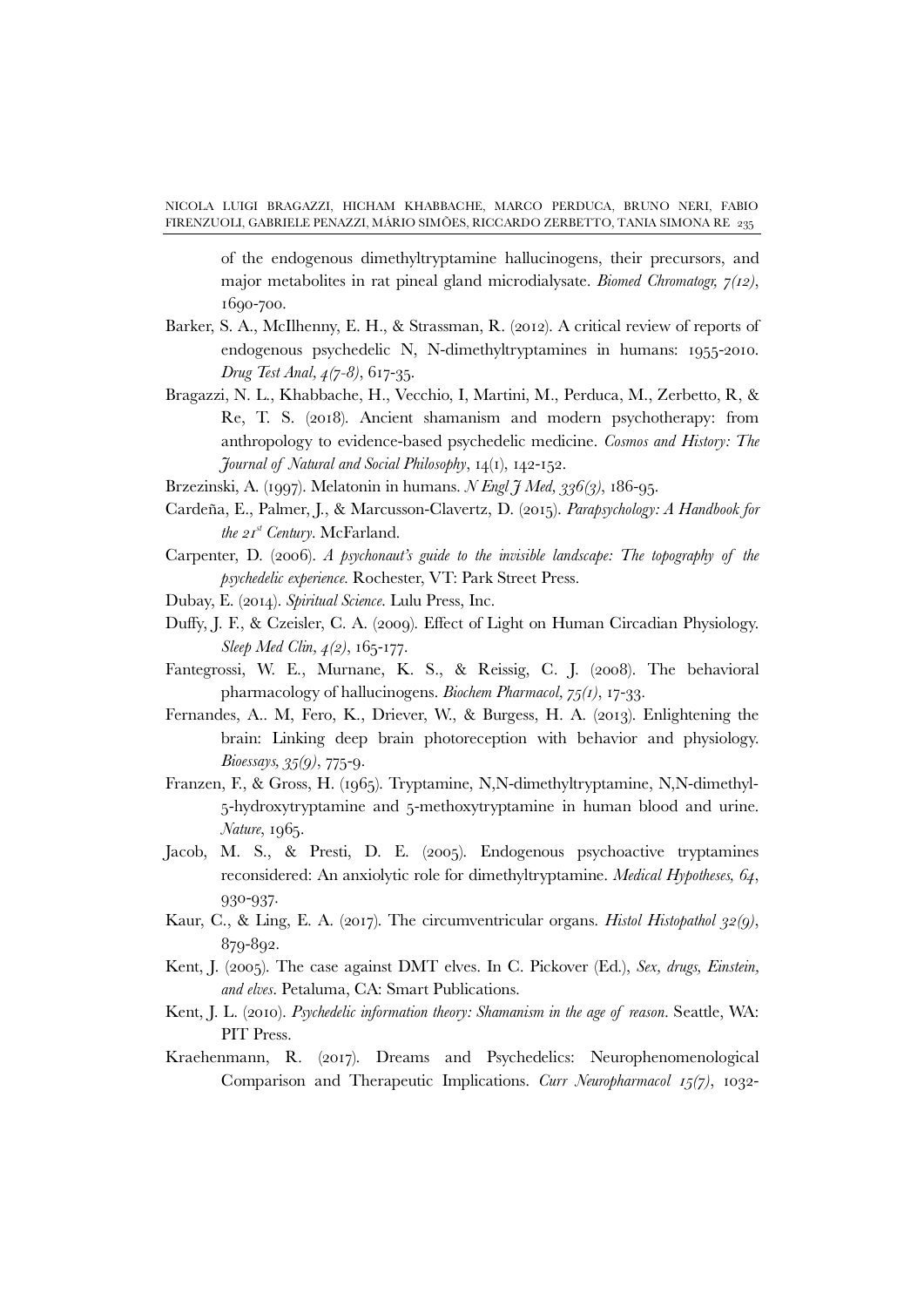1042.

- Krippner, S., & Friedman, H. L. (2009). *Mysterious Minds: The Neurobiology of Psychics, Mediums, and Other Extraordinary People*. ABC-CLIO.
- Lissoni, P. (1999). The pineal gland as a central regulator of cytokine network. *Neuro Endocrinol Lett, 20(6)*, 343-349.
- Lissoni, P., Cangemi, P., Pirato, D., Roselli, M. G., Rovelli, F., Brivio, F., Malugani, F., Maestroni, G. J., Conti, A., Laudon, M., Malysheva, O., & Giani, L. (2001). A review on cancer-psychospiritual status interactions. *Neuro Endocrinol Lett, 22(3)*, 175-80.
- López-Muñoz, F., & Alamo, C. (2011). Cartesian theories on the passions, the pineal gland and the pathogenesis of affective disorders: an early forerunner. *Psychol Med 41(3)*, 449-51.
- Luke, D. (2011). Discarnate entities and dimethyltryptamine (DMT): Psychopharmacology, phenomenology and ontology. *Journal of the Society for Psychical Research, 75*, 26-42.
- Luke, D. (2012). Psychoactive substances and paranormal phenomena: A comprehensive review. *International Journal of Transpersonal Studies, 31(1)*, 97–156.
- Macchi, M. M., & Bruce, J. N. (2004). Human pineal physiology and functional significance of melatonin. *Front Neuroendocrinol 25(3-4)*, 177-95.
- McKenna, T. (1991). *The archaic revival: Speculations on psychedelic mushrooms, the Amazon, virtual reality, UFOs, evolution, shamanism, the rebirth of the Goddess, and the end of history*. San Francisco, CA: Harper.
- Meyer, P. (1994). Apparent communication with discarnate entities induced by dimethyltryptamine (DMT). In T. Lyttle (Ed.), *Psychedelics*. New York, NY: Barricade Books.
- Miller, R. A. (1978). The biological function of the third eye. *The Continuum*, 2(3).
- Motoyama, H. (2001). *Theories of the chakras: Bridge to higher consciousness*. New Delhi, India: New Age Books.
- Nichols, D. E. (2016). Psychedelics. *Pharmacol Rev, 68(2)*, 264–355.
- Nichols, D. E. (2018). N,N-dimethyltryptamine and the pineal gland: Separating fact from myth. *J Psychopharmacol, 32(1)*, 30-36.
- Orsolini, L, Ciccarese, M., Papanti, D., De Berardis, D., Guirguis, A., Corkery, J. M., & Schifano, F. (2018). Psychedelic Fauna for Psychonaut Hunters: A Mini-Review. *Front Psychiatry. 9*, 153.
- Peirson, S. N., Halford, S., & Foster, R. G. (2009). The evolution of irradiance detection: melanopsin and the non-visual opsins. *Philos Trans R Soc Lond B Biol Sci, 364(1531)*, 2849-65.
- Pickover, C. (2005). *Sex, drugs, Einstein, and elves*. Petaluma, CA: Smart Publications.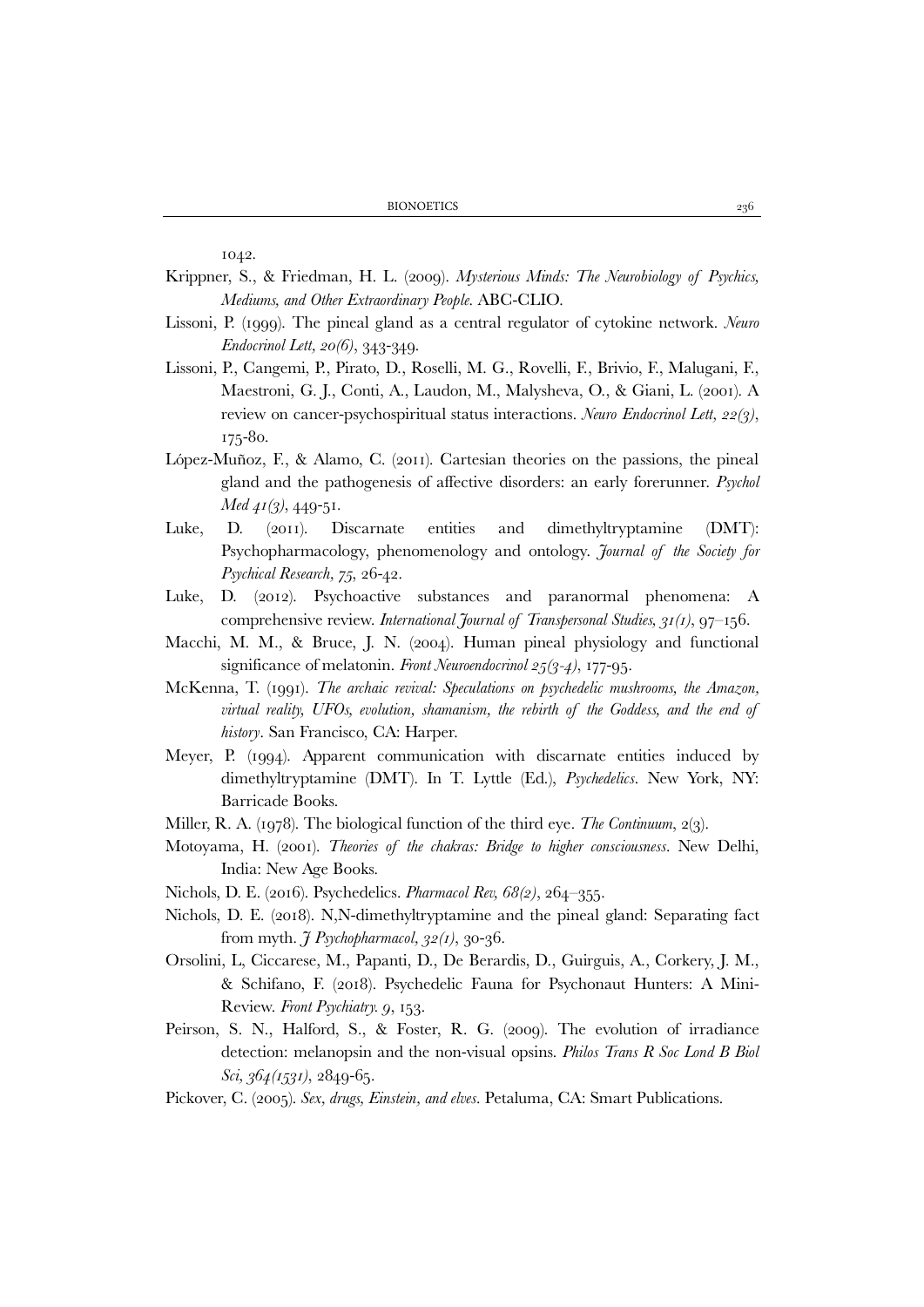- Rao, S., Chun, C., Fan, J., Kofron, J. M., Yang, M. B., Hegde, R. S., Ferrara, N., Copenhagen, D. R., & Lang, R. A. (2013). A direct and melanopsin-dependent fetal light response regulates mouse eye development. *Nature, 494(7436)*, 243-6.
- Roecklein, K. A., Wong, P. M., Miller, M. A., Donofry, S. D., Kamarck, M. L., & Brainard, G. C. (2013). Melanopsin, photosensitive ganglion cells, and seasonal affective disorder. *Neurosci Biobehav Rev 37(3)*, 229-39.
- Rogo, D. S. (1975). *Parapsychology: A century of inquiry*. New York, NY: Taplinger.
- Rogo, D. S. (1976). *Exploring psychic phenomena: Beyond mind and matter*. Wheaton, IL: Theosophical Society in America.
- Roney-Dougal, S.M. (1989). Recent findings relating to the possible role of the pineal gland in affecting psychic ability. *J Soc Psych Res, 55*, 313-328.
- Roney-Dougal, S.M. (1991). *Where Science and Magic Meet*. Element Books, Shaftesbury, Dorset, Britain.
- Roney-Dougal, S. M. (2001). *Walking between the worlds: Links between psi, psychedelics, shamanism, and psychosis*. Psi Research Centre, Glastonbury, UK.
- Rudgley, R. (2000). *The encyclopedia of psychoactive substances*. New York, NY: Thomas Dunne.
- Saavedra, J. M., & Axelrod, J. (1972). Psychotomimetic N-methylated tryptamines: formation in brain in vivo and in vitro. *Science, 175(4028)*, 1365-6..
- Satyananda, S. S. (1972). *The pineal gland (ajna chakra)*. Bihar, India: Bihar School of Yoga.
- Satyananda, S. S. (1996). *Kundalini tantra (2nd ed.)* Munger, Bihar, India: Yoga Publications Trust
- Shulgin, A. T, & Shulgin, A. (1997). *TIHKAL: The Continuation*. Berkeley, CA: Transform Press.
- Skene, D. J., Lockley, S. W., Thapan, K., & Arendt, J. (1999). Effects of light on human circadian rhythms. *Reprod Nutr Dev 39(3)*, 295-304.
- Smythies, J. R., Morin, R. D., & Brown, G. B. (1979). Identification of dimethyltryptamine and O-methylbufotenin in human cerebrospinal fluid by combined gas chromatography/mass spectrometry. *Biol Psychiatry, 14(3)*, 549- 56.
- Souman, J. L., Tinga, A. M., Te Pas, S. F., van Ee, R., & Vlaskamp, B. N. S. (2018). Acute alerting effects of light: A systematic literature review. *Behav Brain Res, 337*, 228-239.
- St John, G. (2015). *Mystery school in hyperspace: A cultural history of DMT*. New York, NY: Evolver Editions.
- St John, G. (2018). The Breakthrough Experience: DMT Hyperspace and its Liminal